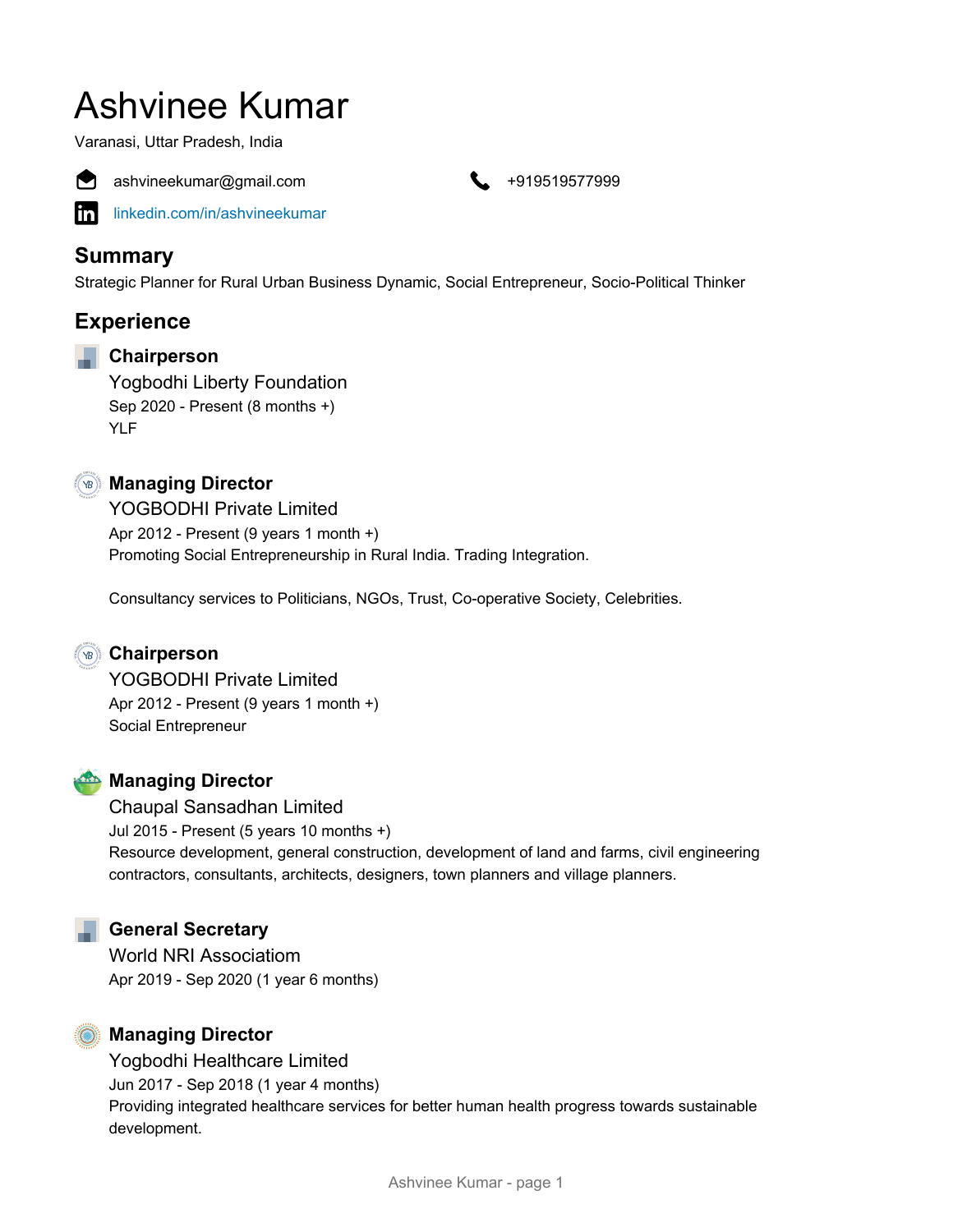#### **State Member, Cooperative Cell**

Bhartiya Janta Party (BJP) Nov 2014 - Dec 2016 (2 years 2 months) IT Consultant to BJP Cooperative Cell Uttar Pradesh

#### **President, STUDENT COUNCIL**

INDIAN STUDENT PARLIAMENT Apr 2012 - Jun 2013 (1 year 3 months) MISSION

Mission of Bharatiya Chhatra Sansad (Indian Student Parliament) is to mobilize the Student Union Leaders of India to come together on a single platform with a view to entering public life and bringing about a positive change in the leadership of the country. This will be done by regularly convening parliament of student leaders at national and state levels in collaboration with the state legislative assemblies and by exposing the leaders to eminent personalities of repute, who will guide them in this endeavour.

#### **OBJECTIVES**

To create a common platform for the young student leaders.

To facilitate interaction with eminent leaders from different sectors.

To sensitize the participants to think on regional, national & global issues.

To focus on the areas which need immediate attention followed by action.

To create solidarity and a sense of togetherness among the participants for future cooperation.

To foster brotherhood and mutual understanding.

To inculcate democratic outlook.

To initiate a process to attain equality & social harmony.

#### **Manager Operations, UID (AADHAAR) Project Coordinator**

Dec 2010 - Nov 2011 (1 year)

Smart Identity Devices Pvt. Ltd. (Smart ID) provides technology products, services and solutions in the domains of Biometrics, Information & Communications Technology and Smart cards, among the market segments addressed as e-Governance, Banking, Transportation and IT Security.

I joined Smart ID in December 2010 and I have been deputed on UID AADHAAR Project/Operations in Vellore and then after in charge for the South India. I'd like to share some achievements of mine what I have contributed to Smart ID such as: Given Kick Start to SMART ID in the South India and taken a remarkable lead in UID (AADHAAR) enrolment business. Created value based Identity in south India for Smart ID. Collected 500000+ (more than five lakh) Multimodal Biometric Data till mid of the October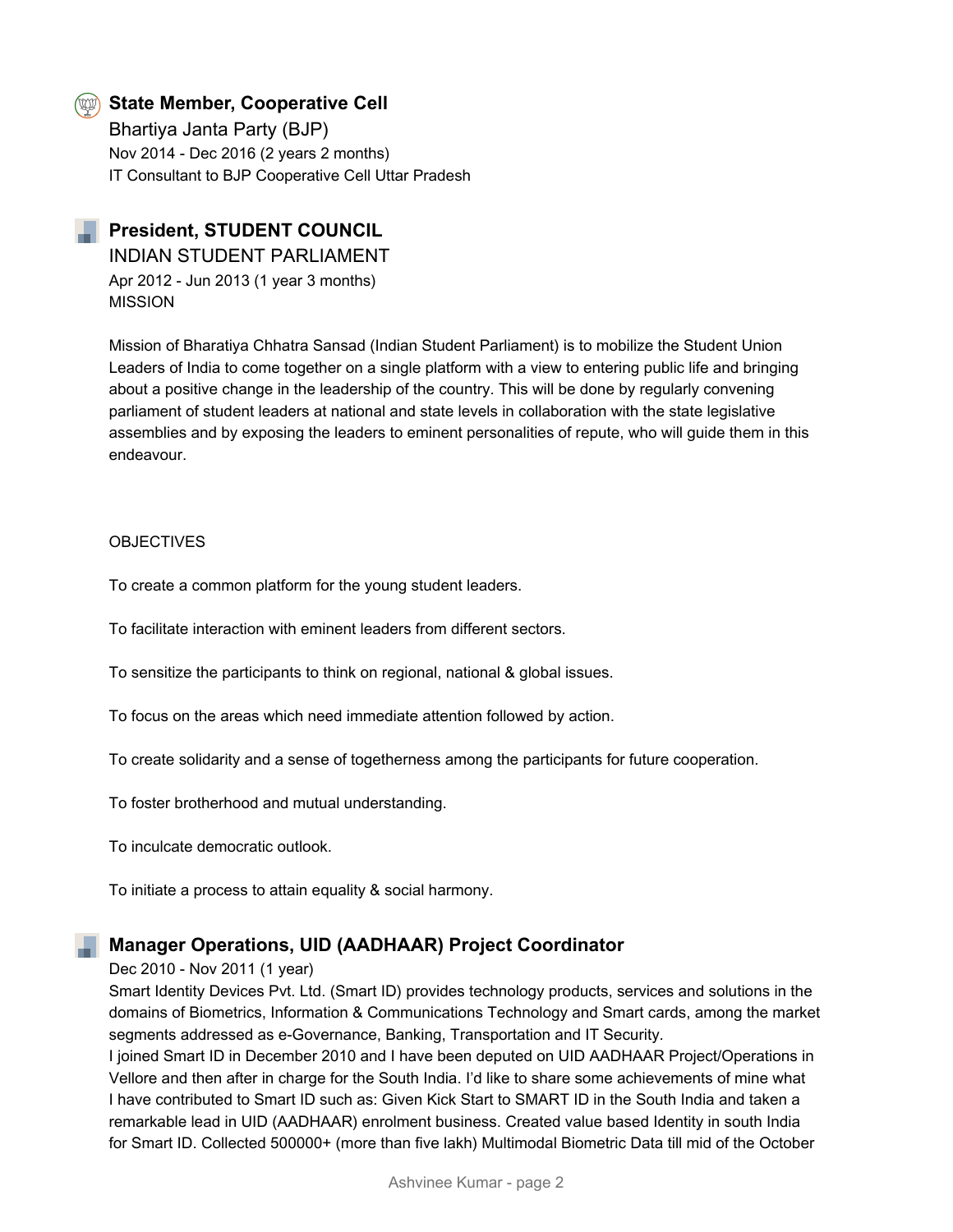2011. Built sustainable relationship with other enrolment agencies in India. Built the greatest team some 800 skilled and UIDAI certified biometric Operators, Supervisors, Tech-supports for the AADHAAR project as well as for NPR project in especially in the south India. Since its inception, the company has witnessed continuous massive growth.

#### **Onder Senior Manager Operations (Deputation)**

Integra Micro Software Services Aug 2011 - Oct 2011 (3 months) UID (AADHAAR) Project, Bangalore, by Integra Micro System, Under Center for e-Governance, Government of Karnataka

#### **SREI District Project Coordinator (Deputation), AADHAAR Enrollment**

Srei Jan 2011 - Jun 2011 (6 months) AADHAAR is the brand name of the Unique Identification number (UID) in India

The Unique Identification Authority of India (AADHAAR) has been created as an attached office under the Planning Commission. Its role is to develop and implement the necessary institutional, technical and legal infrastructure to issue unique identity numbers to Indian residents.

The role that the Authority envisions is to issue a unique identification number (UIDAI) that can be verified and authenticated in an online, cost-effective manner, which is robust enough to eliminate duplicate and fake identities.

#### **ASSIT. Manager Operations**

Smart Identity Devices Pvt Ltd. Dec 2010 - Jun 2011 (7 months) Smart Identity Devices Pvt Ltd (SmartID) is an ISO 9001:2008 certified company; providing core expertise in complete Smart Card and Biometric Solutions.

#### **Tourist Guide**

India Tourism, Northern region Jan 2007 - Dec 2010 (4 years) Incredible India, Government Approved Tourist Guide

#### **Project Manager**

Lok-Shanteshwar Trust, Varanasi Mar 1999 - Apr 2002 (3 years 2 months) Promoting Culture of Peace and International Brotherhood.

#### **Education**

#### **MIT School of Government**

Post Graduate (Master's Program), Government 2009 - 2011